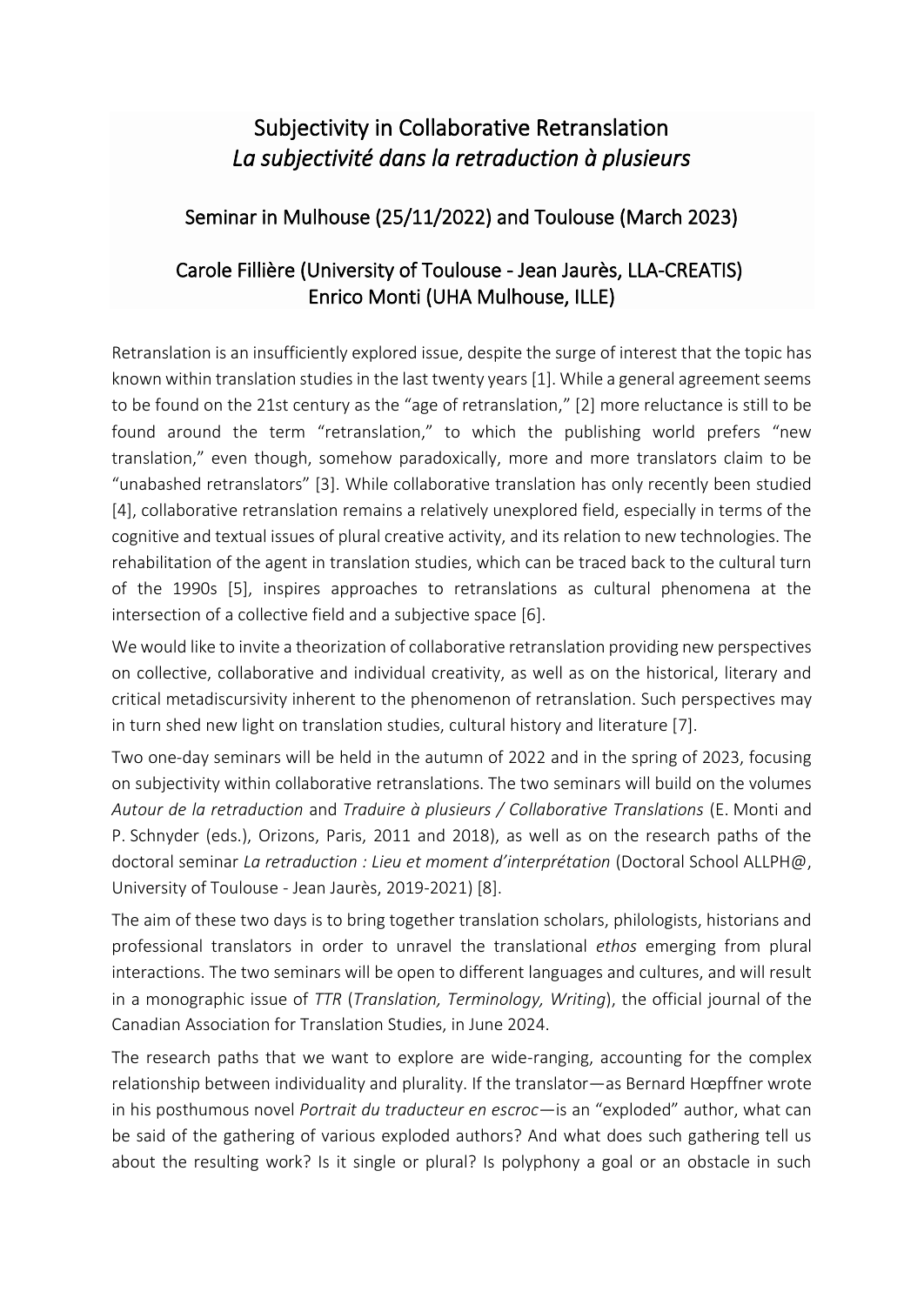practice? What about collective authority? What happens to the translators' ethos in the intersubjective alliance of collaborative retranslations?

Here are some possible research paths:

- Historiography, definitions and receptions: studies on book projects, on the creation of translation collectives; attempts to define this practice: similarities and differences between collective and collaborative? Are two retranslators already a "collective"? Does the collaborative dimension concern the process or the product? Can anthologies associating various retranslators of the same author be considered collaborative retranslations, with polyphony achieved through contiguity and association? How are collaborative retranslations presented to the public? How are they received?
- Challenges and limits: studies on leadership, fluctuating or shared authority, retranslation conflicts and their management, disengagement in collaborative practices.
- Advantages and benefits: studies on experiences based on sharing and collaborating, on the emotions and ethos of the retranslators; on emulation, dialogism, and discursive hybridization as a source of enrichment; on the role of subjectivity and creative intersubjectivity when giving voice to several agents, in addition to the author.
- Practices: studies on the different modes of collaborative work, from anonymity and invisibility (Wiki-translators and crowdsourcing) to the self-conscious association of several creators; feedback on practical experiences; analyses of collaborative retranslations.
- Technology and Intermediality: studies on the role of new technologies in collaborative retranslations; on the integration of other media in retranslations (illustrations, videos, etc.) and their interactions.
- Implications on Translation Studies and Translation Training: how does this doubly critical practice allow us to rethink the discipline of Translation Studies? How may translation training benefit from it?

Proposals for contributions should be sent to the two organizers by July 10, 2022: they should include a 500-word abstract, 5 keywords, and a short bio-bibliographic note. Please send them to: [carole.filliere@univ-tlse2.fr](mailto:carole.filliere@univ-tlse2.fr) and [enrico.monti@uha.fr.](mailto:enrico.monti@uha.fr)

<sup>[1]</sup> The entry "retranslation" appeared only in the 2nd edition of the *Routledge Encyclopedia of Translation Studies,* in 2004. Here are a few volumes and journal issues published on this topic: *Palimpsestes*, "Retraduire", 4, 1990; "Pourquoi donc retraduire?", 15, 2004; R. Kahn and C. Seth (dir.), *La Retraduction*, Mont-Saint-Aignan, Publications des universités de Rouen et du Havre; E. Monti and P. Schnyder (dir.), *Autour de la retraduction. Perspectives littéraires européennes*, Orizons, Paris, 2011; J.-P. Courtois (ed.), *De la retraduction. Le cas des romans*, La Lettre volée, Brussels, 2014; "Voice in Retranslation", *Target*, 27, 2015. The series of conferences "Retranslation in Context," which took place in Istanbul in 2013 and 2015, in Ghent in 2017, in Madrid in 2019, and will be held in Budapest in April 2022, show the vitality of this research area.

<sup>[2]</sup> I. Collombat, "Le XXI<sup>e</sup> siècle : l'âge de la retraduction", *Translation Studies in the New Millennium*, 2004, 2-15. [3] C. Fillière, "Lire les (re)traductions", UT2J conference, 2021.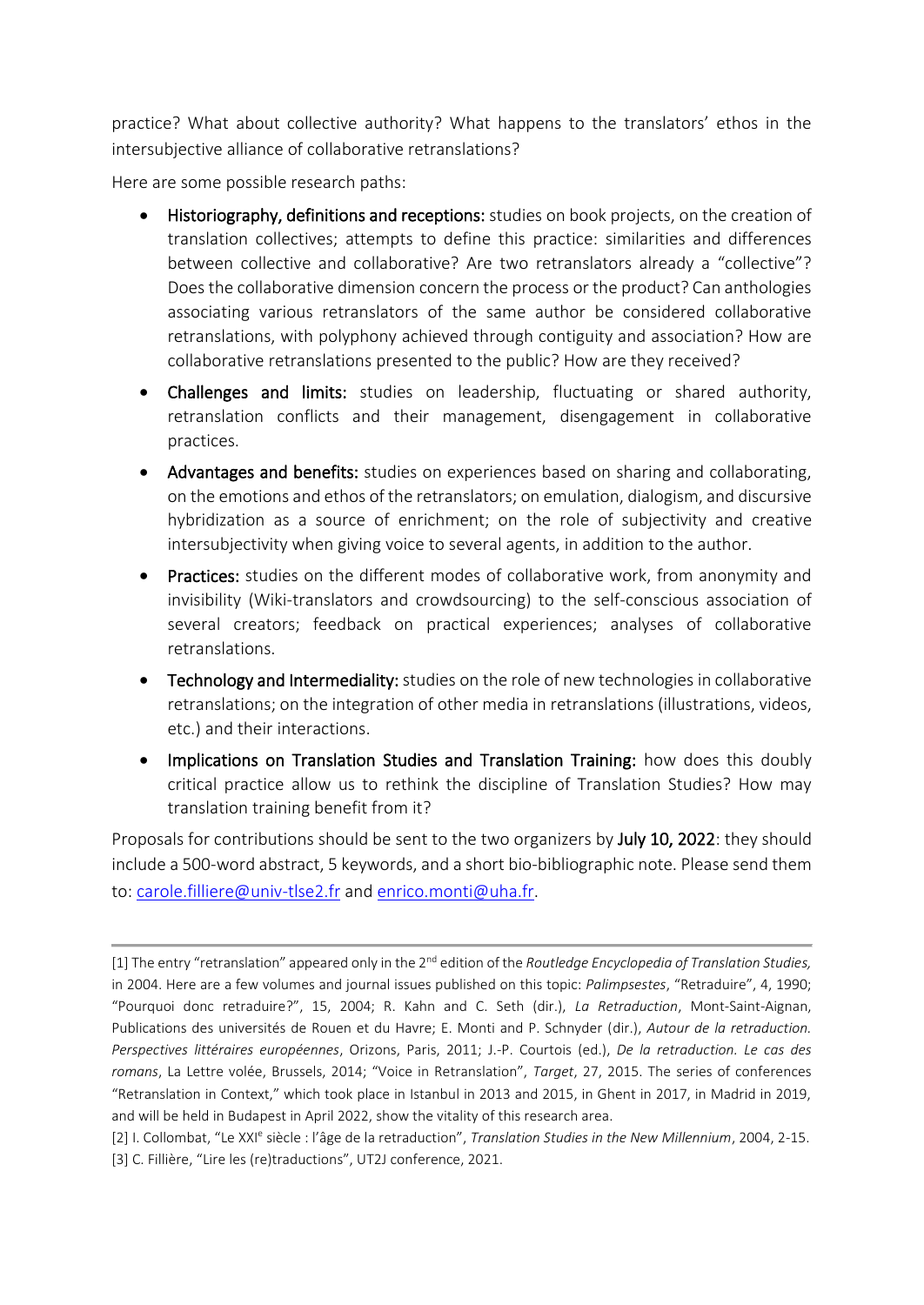[4] Since the 2014 conferences in Mulhouse and Paris 8, here are the volumes which have appeared on this topic: "Voyage en equipage", *Traduire*, 233, 2015; A. Cordingley and C. Frigau Manning (eds.), *Collaborative Translation: from the Renaissance to the Digital Age*, London, Bloomsbury, 2016; E. Monti, P. Schnyder (dir.), *Traduire à plusieurs. Collaborative Translation*, Paris, Orizons, 2018; "Traduire ensemble pour le théâtre", *La Main de Thôt*, 4, 2018.

[5] The issue "Le *Je* du traducteur" of the journal *Meta* dates back to 1993, but only recently has this idea reached a larger audience via several actors, such as the association Traduqtiv (Traduction et Qualité: transmission, information et veille).

[6] A. Brisset, "Retraduire ou le corps changeant de la connaissance. Sur l'historicité de la traduction", *Palimpsestes*, 15, 2004, 17-45.

[7] As a "squared translation" (C. Fillière, 2021), retranslation acts as a critical space generating its own thinking, "the deployment of an applied hermeneutic" (Y. Chevrel, "Introduction : la retraduction", R. Kahn and C. Seth (dir.), *La Retraduction*, Mont-Saint-Aignan, Publications des universités de Rouen et du Havre, 2010, 20).

[8] Reflection initiated in February 2019 during the symposium "Literary translation and Humanities and Social Sciencestranslation, in the wake of new technologies," in partnership with the Directorate-General for Translation in Brussels (*La Main de Thôt*, 9, 2021: [https://revues.univ-tlse2.fr/lamaindethot/index.php?id=899\)](https://revues.univ-tlse2.fr/lamaindethot/index.php?id=899).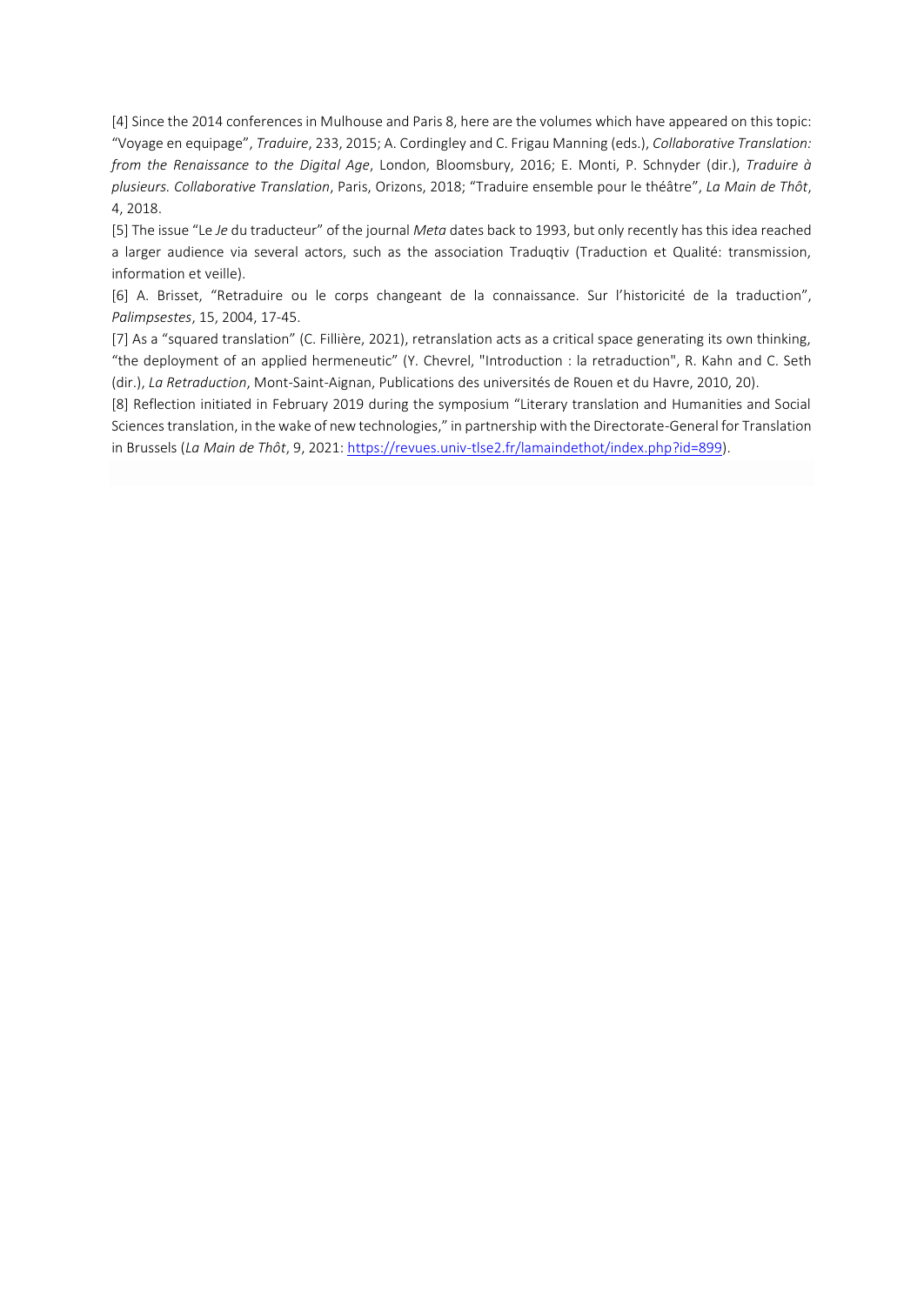## Références / References

ALVSTAD, Cecilia, Alexandra ASSIS ROSA (2015), «Voice in retranslation. An overview and some trends », *Target*, 27(1), 3-24.

BARBA MUÑIZ, Andrés (2019), «Llamadme Ismael. O sobre las dificultades de traducir Moby Dick », *Leer*, número 293, 30-31.

BENSIMON, Paul (1990), « Présentation », *Palimpsestes*, 4, IX-XIII.

BERK ALBACHTEN, Ozlem, Şehnaz Tahir GÜRÇAĞLAR (eds.) (2018), *Perspectives on Retranslation : Ideology, Paratexts, Methods*, *The Turkish Context,* London, Routledge.

BERMAN, Antoine (1990), « La retraduction comme espace de la traduction », *Palimpsestes*, 4, "*Retraduire"*, 1-7.

BISTUÉ, Belén (2013), *Collaborative Translation and Multi-Version Texts in Early Modern Europe*, Farnham, Ashgate.

BRISSET, Annie (2004), «Retraduire ou le corps changeant de la connaissance. Sur l'historicité de la traduction », *Palimpsestes*, 15, 17-45

BROWNLIE, Siobhan (2006), « Narrative theory and retranslation theory », *Across Languages and Cultures*, 7 (2), 145-170.

BUENO MAIA, Rita, Hanna PIĘTA, Alexandra ASSIS ROSA (2018), « Translation and adjacent concepts », in Lieven D'HULST, Yves GAMBIER (eds.), *A History of Modern Translation Knowledge: Sources, Concepts, Effects*, Amsterdam/Philadelphia, John Benjamins, 75-84.

CADERA, Susanne, Andrew WALSH (eds.) (2017), *Literary Retranslation in Context*, Oxford, Peter Lang.

COLLOMBAT, Isabelle (2004), « Le XXIe siècle : l'âge de la retraduction », *Translation Studies in the new Millennium*, vol. 2, 2004, 1-15.

CORDINGLEY, Anthony, Céline FRIGAU MANNING (eds.), *Collaborative Translation : from the Renaissance to the Digital Age*, London, Bloomsbury, 2016.

COURTOIS, Jean-Patrice (2014), *De la retraduction : Le cas des romans*, Bruxelles, La Lettre volée.

DAVISON, Claire (2014), *Translation as Collaboration : Virginia Woolf, Katherine Mansfield and S. S. Koteliansky*, Edinburgh, Edinburgh University Press.

DEAN-COX, Sharon (2014), *Retranslation : Translation, Literature and Reinterpretation*, London, Bloomsbury.

DESMIDT, Isabel (2009), « (Re)translation Revisited », *Meta*, vol. 54(4), 669-683.

DU-NOUR, Miriam (1995) : « Retranslation of children's books as evidence of changes of norms », *Target*, 7(2), 327-342.

FENG, Lei (2014), « Retranslation hypotheses revisited : A case study of two English translations of Sanguo Yanyi – the first Chinese novel », *Stellenbosch Papers in Linguistics Plus*, 43, 69-86.

FILLIÈRE, Carole (2022), «Dialogisme et retraduction des poèmes en prose de Federico García Lorca», «Dialogues et dialogismes», *Crisol*, Université de Nanterre.

GAMBIER, Yves (1994), « La Retraduction, retour et détour», *Meta*, 39(3), 413-417.

IVASKA, Laura, Suvi HUUHTANEN (2020), « Beware of the source text : five (re)translations of the same work », *Meta* 65(2), 312-331.

KAHN, Robert, Catriona SETH (dir.) (2010), *La Retraduction*, Mont-Saint-Aignan, Publications des universités de Rouen et du Havre.